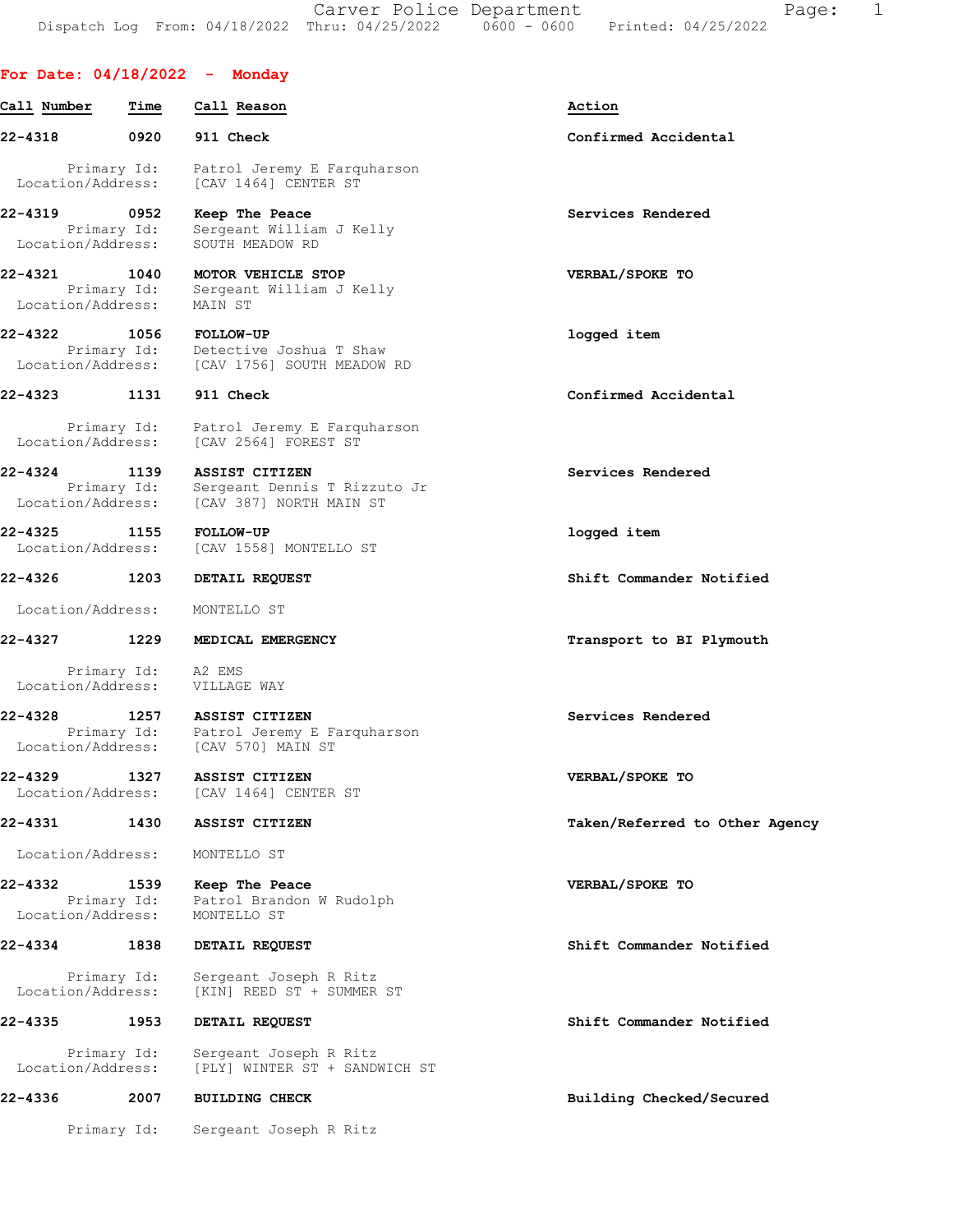Carver Police Department Fage: 2 Dispatch Log From: 04/18/2022 Thru: 04/25/2022 0600 - 0600 Printed: 04/25/2022 Location/Address: [CAV 29] MAIN ST 22-4337 2045 MEDICAL EMERGENCY **1200 CONTACT 1200 MEDICAL** EMERGENCY Primary Id: A2 EMS Location/Address: [CAV 2680] WOODHAVEN ST 22-4338 2225 MEDICAL EMERGENCY **1200 SEARCH 1200 MEDICAL EMERGENCY** 1200 METATROLISM Transport to BI Plymouth Location/Address: [CAV 2798] CHERYL LN 22-4339 2306 ANIMAL COMPLAINT logged item Location/Address: TREMONT ST 22-4340 2321 BUILDING CHECK Building Checked/Secured Primary Id: Patrol Brandon W Rudolph Location/Address: [CAV 813] MAIN ST For Date: 04/19/2022 - Tuesday 22-4342 0147 BUSINESS CHECK logged item Primary Id: Sergeant William J Kelly

Location/Address: [CAV 1432] MAIN ST 22-4343 0151 BUSINESS CHECK logged item Primary Id: Sergeant William J Kelly Location/Address: [CAV 1593] NORTH MAIN ST 22-4344 0200 BUSINESS CHECK Building Checked/Secured Location/Address: [CAV 102] COMMERCE WAY 22-4345 0215 BUSINESS CHECK logged item Primary Id: Sergeant William J Kelly Location/Address: [CAV 1600] NORTH MAIN ST 22-4346 0218 BUILDING CHECK logged item Primary Id: Patrol Derrick E Ostiguy Location/Address: [CAV 1548] TREMONT ST 22-4347 0219 BUILDING CHECK logged item Primary Id: Patrol Derrick E Ostiguy Location/Address: [CAV 1576] TREMONT ST 22-4348 0222 BUILDING CHECK logged item Primary Id: Patrol Derrick E Ostiguy Location/Address: [CAV 119] LAKEVIEW ST 22-4349 0228 BUILDING CHECK **1000000000000000000000000000000000**  Primary Id: Patrol Derrick E Ostiguy Location/Address: SAVERY LN 22-4350 0237 BUILDING CHECK logged item Primary Id: Patrol Derrick E Ostiguy Location/Address: [CAV 239] SOUTH MEADOW RD 22-4351 0242 BUILDING CHECK logged item Primary Id: Patrol Derrick E Ostiguy Location/Address: [CAV 138] MAIN ST 22-4352 0246 MEDICAL EMERGENCY Confirmed Accidental Location/Address: [CAV 78] MELANIE LN 22-4353 0459 TREE DOWN Removed Hazard Vicinity of: TREMONT ST

22-4354 0539 TREE DOWN Removed Hazard

Primary Id: Sergeant William J Kelly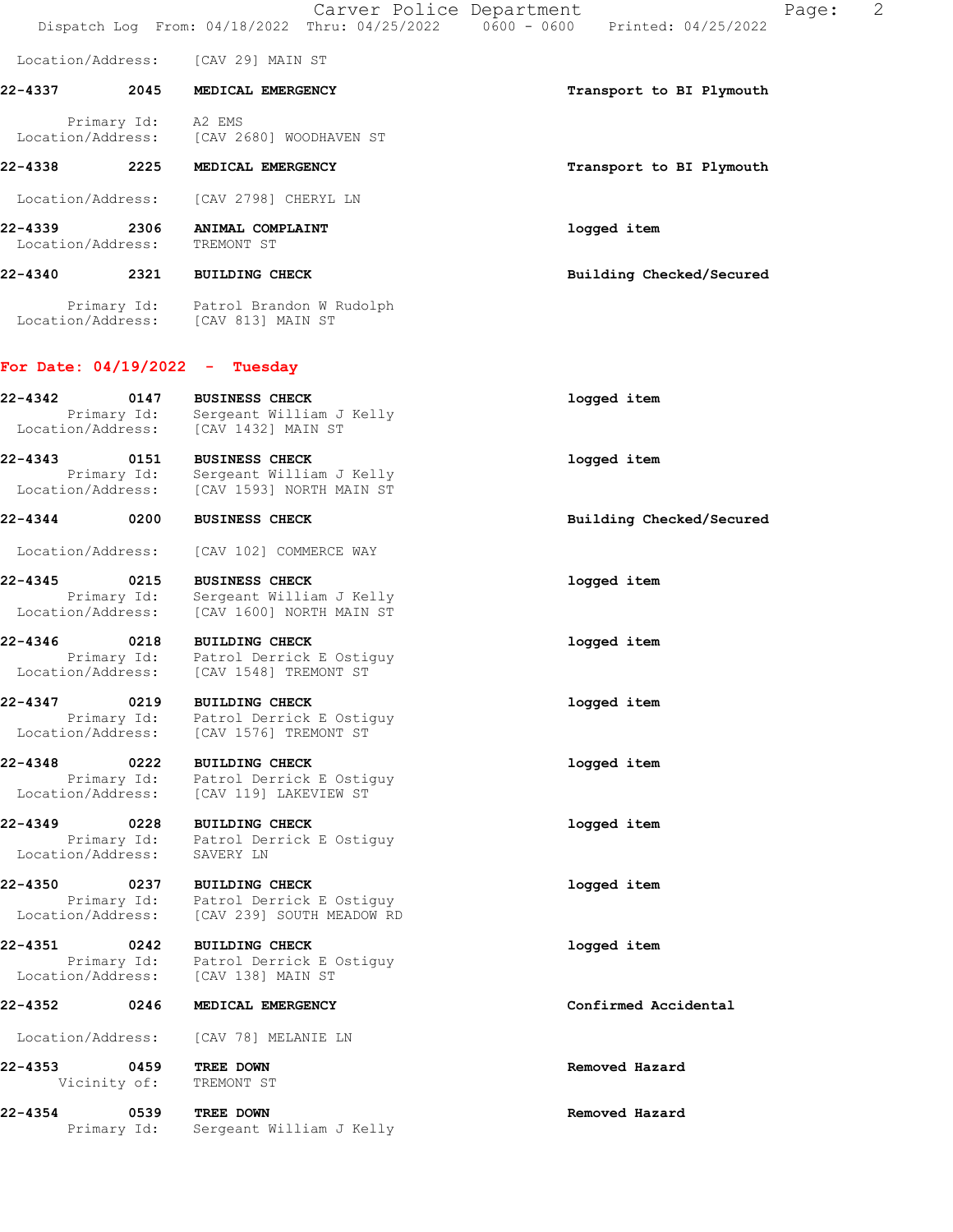Dispatch Log From: 04/18/2022 Thru: 04/25/2022 0600 - 0600 Printed: 04/25/2022 Location/Address: SNAPPIT RD 22-4358 0914 MEDICAL EMERGENCY **1200 CONTROL** Transport to BI Plymouth Primary Id: A2 EMS<br>ion/Address: VILLAGE WAY Location/Address: 22-4359 1116 FOLLOW-UP VERBAL/SPOKE TO Location/Address: MONTELLO ST 22-4360 1132 MEDICAL EMERGENCY Transport to BI Plymouth Primary Id: A2 EMS<br>ion/Address: DAVID RD Location/Address: 22-4361 1157 Health and Welfare check VERBAL/SPOKE TO Location/Address: [CAV 2438] SILVA ST 22-4362 1209 ASSIST CITIZEN logged item Location/Address: PINE ST 22-4363 1240 ASSIST CITIZEN logged item Location/Address: [CAV 1464] CENTER ST 22-4366 1451 ASSIST CITIZEN logged item Location/Address: [CAV 1464] CENTER ST 22-4368 1606 MOTOR VEHICLE COMPLAINT NERBAL/SPOKE TO Location/Address: MAIN ST 22-4371 1622 MEDICAL EMERGENCY Transport to BI Plymouth Location/Address: [CAV 1762] CANTERBURY DR<br>Original Call #: 22-4370 Original Call #: 22-4372 1720 MEDICAL EMERGENCY 1988 1999 Transport to BI Plymouth Location/Address: [CAV 2721] SOUTH MAIN ST 22-4374 1801 Keep The Peace Services Rendered Primary Id: Patrol Brandon W Rudolph<br>ion/Address: [CAV 2429] LEONARD ST Location/Address: 22-4375 1833 DETAIL REQUEST Shift Commander Notified Primary Id: Sergeant Joseph R Ritz<br>Location/Address: [BRI] BEDFORD ST Location/Address: [BRI] BEDFORD ST 22-4376 1854 DETAIL REQUEST Shift Commander Notified Primary Id: Sergeant Joseph R Ritz Location: [KIN] MULTIPLE 22-4377 1916 DETAIL REQUEST Shift Commander Notified Primary Id: Sergeant Joseph R Ritz<br>Location/Address: [EAS] BEDFORD ST [EAS] BEDFORD ST 22-4378 1959 DETAIL REQUEST Shift Commander Notified Primary Id: Sergeant Joseph R Ritz<br>ion/Address: [PLY] STATE RD Location/Address: 22-4379 2035 BUILDING CHECK Building Checked/Secured Primary Id: Sergeant Joseph R Ritz<br>Location/Address: [CAV 239] SOUTH MEADOW [CAV 239] SOUTH MEADOW RD 22-4380 2103 BUILDING CHECK Building Checked/Secured

Primary Id: Sergeant Joseph R Ritz

Carver Police Department Fage: 3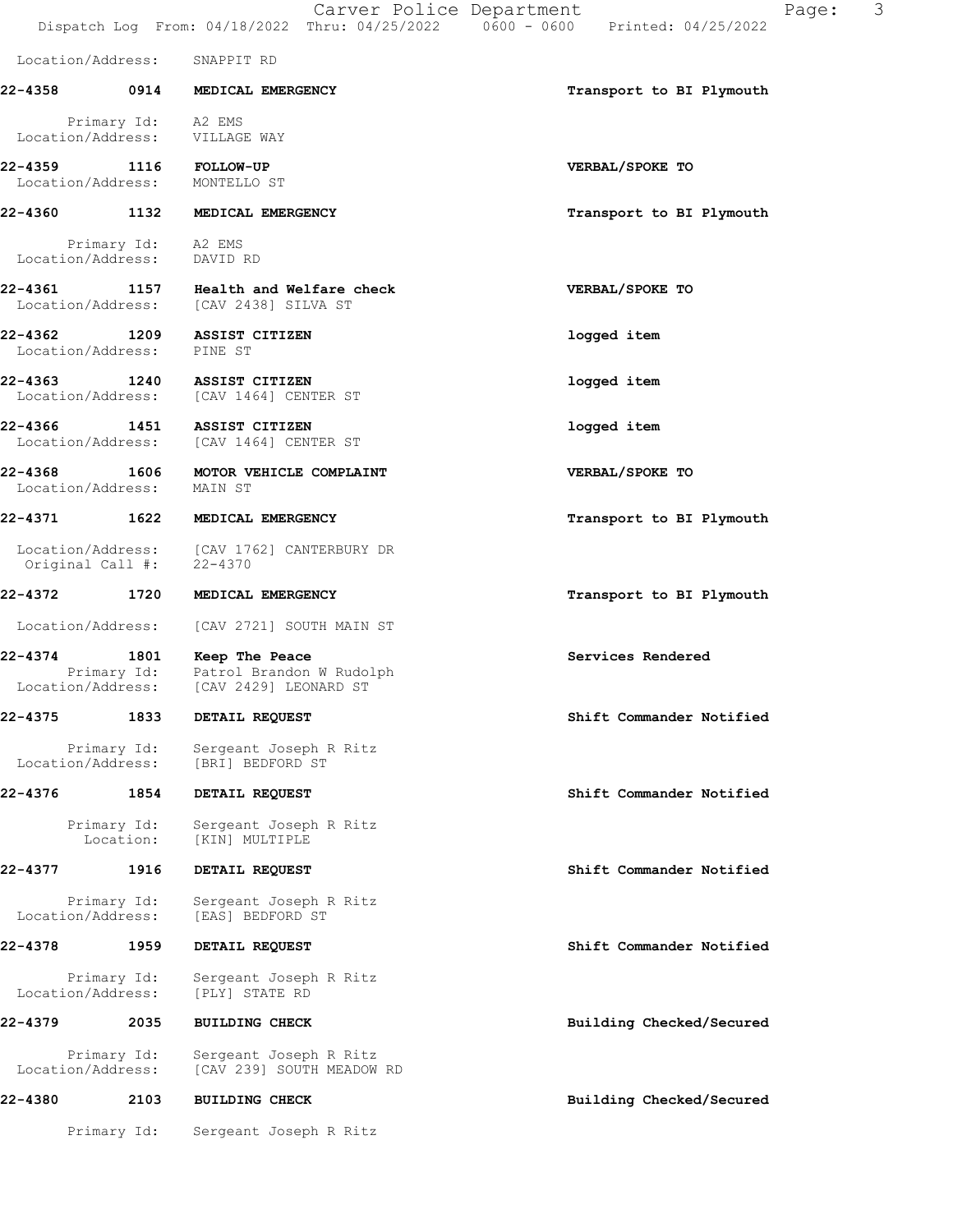|                              |                     | Carver Police Department                                                                            | Page:                    | 4 |
|------------------------------|---------------------|-----------------------------------------------------------------------------------------------------|--------------------------|---|
| Location/Address:            |                     | [CAV 29] MAIN ST                                                                                    |                          |   |
| 22-4381<br>Location/Address: | 2109                | MOTOR VEHICLE ACCIDENT<br>PURCHASE ST                                                               | logged item              |   |
| 22-4382                      |                     | 2152 Plaza Check<br>Primary Id: Patrol Brandon W Rudolph<br>Location/Address: [CAV 555] MONTELLO ST | Plaza checked            |   |
| 22-4383 2232                 |                     | Health and Welfare check<br>Location/Address: LAKEVIEW ST                                           | VERBAL/SPOKE TO          |   |
|                              |                     | For Date: $04/20/2022 -$ Wednesday                                                                  |                          |   |
| 22-4385<br>Location/Address: | 0022<br>Primary Id: | Plaza Check<br>Sergeant Matthew T Rayner<br>[CAV 138] MAIN ST                                       | Plaza checked            |   |
| 22-4386                      | 0056                | <b>BUILDING CHECK</b>                                                                               | Building Checked/Secured |   |
| Location/Address:            | Primary Id:         | Patrol Joshua J McDermott<br>[CAV 927] MAIN ST                                                      |                          |   |
| 22-4387                      | 0102                | <b>BUILDING CHECK</b>                                                                               | Building Checked/Secured |   |
| Location/Address:            | Primary Id:         | Patrol Joshua J McDermott<br>[CAV 514] NORTH MAIN ST                                                |                          |   |
| 22-4388<br>Location/Address: | 0102<br>Primary Id: | Plaza Check<br>Sergeant Matthew T Rayner<br>[CAV 1444] SOUTH MAIN ST                                | Plaza checked            |   |
| 22-4389                      | 0106                | <b>BUILDING CHECK</b>                                                                               | Building Checked/Secured |   |
| Location/Address:            | Primary Id:         | Patrol Joshua J McDermott<br>[CAV 68] MONTELLO ST                                                   |                          |   |
| 22-4390                      | 0109                | ALARM, BURGLAR                                                                                      | Confirmed Accidental     |   |
| Location/Address:            |                     | [CAV 1432] MAIN ST                                                                                  |                          |   |
| 22-4391                      | 0129                | <b>BUILDING CHECK</b>                                                                               | Building Checked/Secured |   |
| Location/Address:            | Primary Id:         | Patrol Joshua J McDermott<br>[CAV 1574] NORTH MAIN ST                                               |                          |   |
| 22-4392                      | 0209                | <b>BUILDING CHECK</b>                                                                               | Building Checked/Secured |   |
| Location/Address:            | Primary Id:         | Patrol Joshua J McDermott<br>[CAV 1629] MAIN ST                                                     |                          |   |
| 22-4395<br>Location/Address: | 0851                | <b>SERVE SUMMONS</b><br>[CAV 1650] PLYMOUTH ST                                                      | UNABLE TO SERVE          |   |
| 22-4397<br>Location/Address: | 0905<br>Primary Id: | MOTOR VEHICLE DISABLED<br>Sergeant Dennis T Rizzuto Jr<br>[CAV 2708] CEDAR DR                       | Services Rendered        |   |
| 22-4398<br>Location/Address: | 0944                | ANIMAL COMPLAINT<br>[KIN] CHRISTMAS TREE LN                                                         | logged item              |   |
| 22-4401                      | 1110                | GENERAL INFO (POLICE)                                                                               | logged item              |   |
| 22-4399<br>Location/Address: | 1155                | ASSIST CITIZEN<br>[CAV 1873] SOUTH MEADOW RD                                                        | logged item              |   |
| 22-4400<br>Location/Address: | 1205                | FOLLOW-UP<br>[CAV 1464] CENTER ST                                                                   | logged item              |   |
| 22-4402                      | 1252                | MOTOR VEHICLE ACCIDENT                                                                              | REPORT TO FOLLOW         |   |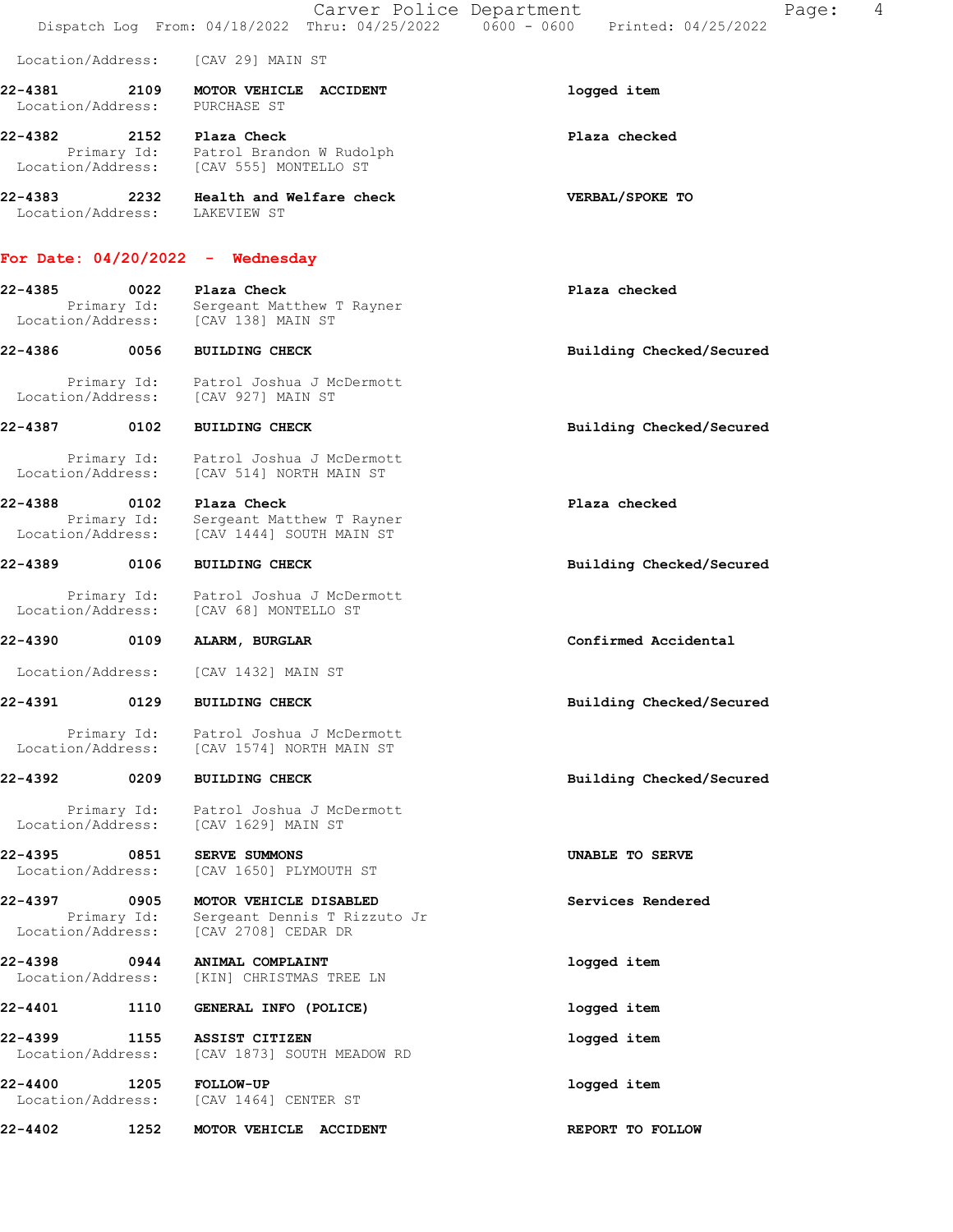|                              |                                   | Carver Police Department                                                                                                                          | 5<br>Page:<br>Dispatch Log From: 04/18/2022 Thru: 04/25/2022   0600 - 0600   Printed: 04/25/2022 |
|------------------------------|-----------------------------------|---------------------------------------------------------------------------------------------------------------------------------------------------|--------------------------------------------------------------------------------------------------|
|                              | Primary Id:<br>Refer To Accident: | Sergeant Dennis T Rizzuto Jr<br>Location/Address: SOUTH MEADOW RD<br>$22 - 4402 - AC$                                                             |                                                                                                  |
| 22-4403                      |                                   | <b>1322 PAST MOTOR VEHICLE ACCIDENT</b><br>Location/Address: SOUTH MAIN ST + ROCHESTER RD                                                         | VERBAL/SPOKE TO                                                                                  |
| 22-4404                      |                                   | 1527 MOTOR VEHICLE ACCIDENT<br>Primary Id: Patrol Derrick E Ostiguy<br>Location/Address: [CAV 514] NORTH MAIN ST<br>Refer To Accident: 22-4404-AC | REPORT TO FOLLOW                                                                                 |
| 22-4406                      | 1609                              | <b>BUILDING CHECK</b>                                                                                                                             | Building Checked/Secured                                                                         |
| Location/Address:            | Primary Id:                       | Sergeant Joseph R Ritz<br>[CAV 375] NORTH MAIN ST                                                                                                 |                                                                                                  |
| $22 - 4407$                  | 1619                              | <b>BUILDING CHECK</b>                                                                                                                             | Building Checked/Secured                                                                         |
| Location/Address:            | Primary Id:                       | Sergeant Joseph R Ritz<br>[CAV 239] SOUTH MEADOW RD                                                                                               |                                                                                                  |
| 22-4408                      | 1624                              | ASSIST CITIZEN                                                                                                                                    | Taken/Referred to Other Agency                                                                   |
| Location/Address:            |                                   | RUSSELL HOLMES WAY                                                                                                                                |                                                                                                  |
| 22-4409<br>Location/Address: | 1844                              | MOTOR VEHICLE STOP<br>Primary Id: Patrol Brandon W Rudolph<br>[CAV 1576] TREMONT ST                                                               | VERBAL/SPOKE TO                                                                                  |
| 22-4410<br>Location/Address: | 1851<br>Primary Id:               | MOTOR VEHICLE STOP<br>Patrol Brandon W Rudolph<br>[CAV 1576] TREMONT ST                                                                           | VERBAL/SPOKE TO                                                                                  |
| 22-4411                      | 1854                              | DETAIL REQUEST                                                                                                                                    | Shift Commander Notified                                                                         |
|                              | Primary Id:<br>Location:          | Sergeant Joseph R Ritz<br>[PLY] MULTIPLE                                                                                                          |                                                                                                  |
| 22-4412                      | 1919                              | <b>TRASH DUMPED</b>                                                                                                                               | Taken/Referred to Other Agency                                                                   |
| Location/Address:            |                                   | [CAV 469] MAIN ST                                                                                                                                 |                                                                                                  |
| 22-4413                      | 1950                              | DETAIL REQUEST                                                                                                                                    | Shift Commander Notified                                                                         |
| Location/Address:            | Primary Id:                       | Sergeant Joseph R Ritz<br>[KIN] SUMMER ST + EVERGREEN ST                                                                                          |                                                                                                  |
| 22-4414                      | 2010                              | MOTOR VEHICLE COMPLAINT                                                                                                                           | Taken/Referred to Other Agency                                                                   |
| Location/Address:            |                                   | WENHAM RD                                                                                                                                         |                                                                                                  |
| 22-4415                      | 2222                              | 911 Check                                                                                                                                         | Taken/Referred to Other Agency                                                                   |
| Location/Address:            |                                   | [CAV 1679] ROUTE 44                                                                                                                               |                                                                                                  |
| 22-4416<br>Location/Address: | 2251<br>Primary Id:               | <b>ASSIST OTHER AGENCY</b><br>Patrol David Heikkila<br>[CAV 2046] PLYMOUTH ST                                                                     | Services Rendered                                                                                |
| 22-4417<br>Location/Address: | 2301                              | MOTOR VEHICLE STOP<br>[CAV 1548] TREMONT ST                                                                                                       | VERBAL/SPOKE TO                                                                                  |
| 22-4418                      | 2317                              | MOTOR VEHICLE STOP                                                                                                                                | Citation/Warning Issued                                                                          |
| Location/Address:            |                                   | [CAV 236] TREMONT ST                                                                                                                              |                                                                                                  |

# For Date: 04/21/2022 - Thursday

22-4420 0046 BUILDING CHECK Building Checked/Secured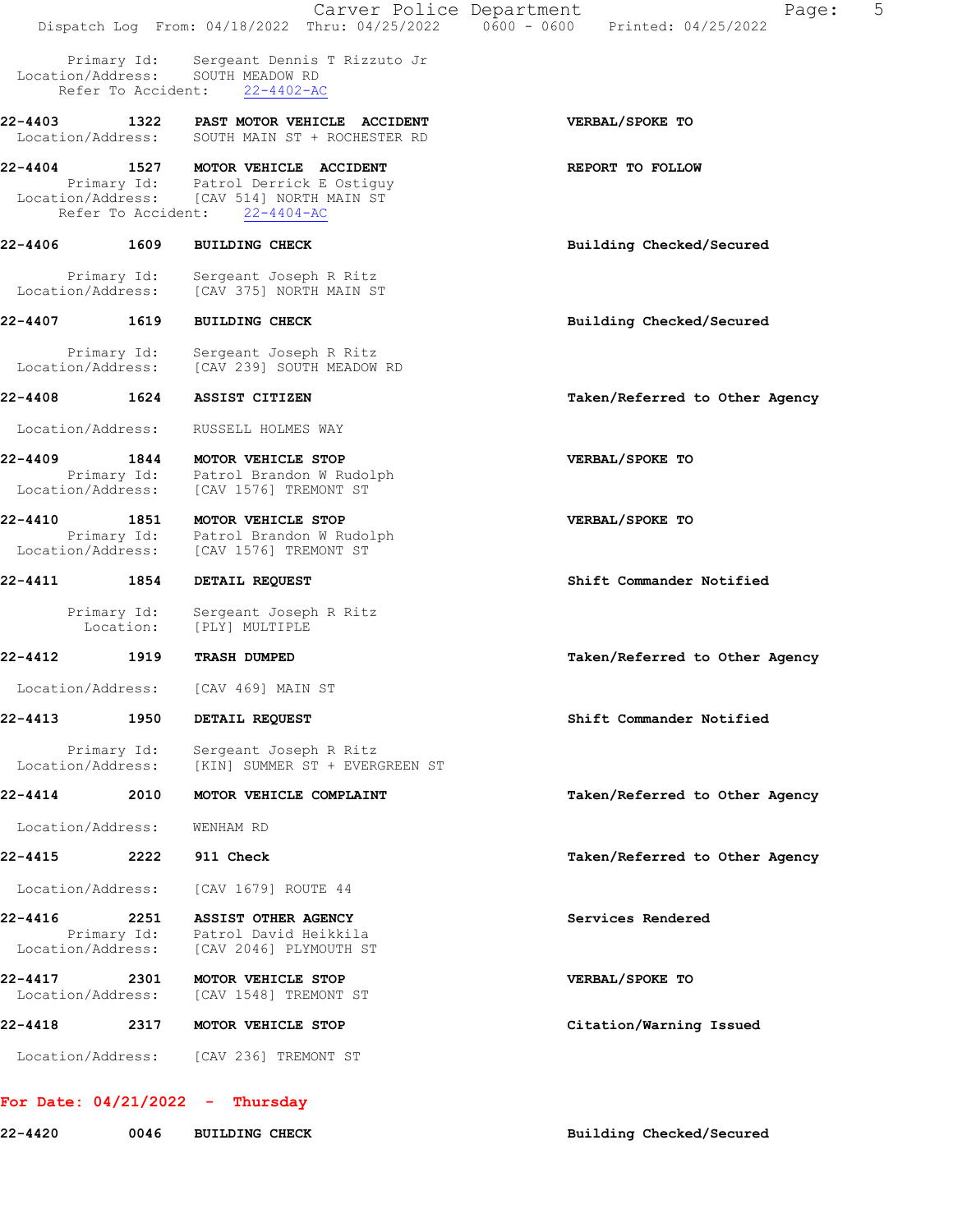| Location/Address:                 | Primary Id:         | Patrol Joshua J McDermott<br>[CAV 1574] NORTH MAIN ST                          |                                |
|-----------------------------------|---------------------|--------------------------------------------------------------------------------|--------------------------------|
| 22-4421                           | 0050                | <b>BUILDING CHECK</b>                                                          | Building Checked/Secured       |
| Location/Address:                 | Primary Id:         | Patrol Joshua J McDermott<br>[CAV 141] NORTH MAIN ST                           |                                |
| 22-4422<br>Location/Address:      | 0105<br>Primary Id: | <b>BUSINESS CHECK</b><br>Sergeant William J Kelly<br>[CAV 1437] MAIN ST        | logged item                    |
| 22-4423 0114<br>Location/Address: | Primary Id:         | <b>BUILDING CHECK</b><br>Sergeant William J Kelly<br>[CAV 239] SOUTH MEADOW RD | logged item                    |
| 22-4424 0120                      |                     | <b>BUILDING CHECK</b>                                                          | Building Checked/Secured       |
| Location/Address:                 | Primary Id:         | Patrol Joshua J McDermott<br>[CAV 1600] NORTH MAIN ST                          |                                |
| 22-4425<br>Location/Address:      | 0131<br>Primary Id: | <b>BUILDING CHECK</b><br>Sergeant William J Kelly<br>[CAV 479] PINE ST         | logged item                    |
| $22 - 4426$                       | 0132                | <b>BUILDING CHECK</b>                                                          | Building Checked/Secured       |
| Location/Address:                 | Primary Id:         | Patrol Joshua J McDermott<br>[CAV 325] NORTH MAIN ST                           |                                |
| 22-4427                           | 0142                | Neighborhood/property check                                                    | Neighborhood checked           |
| Location/Address:                 | Primary Id:         | Sergeant William J Kelly<br>BATES POND RD                                      |                                |
| $22 - 4428$<br>Location/Address:  | 0148<br>Primary Id: | <b>BUSINESS CHECK</b><br>Sergeant William J Kelly<br>[CAV 401] TREMONT ST      | logged item                    |
| $22 - 4429$                       | 0151                | MEDICAL EMERGENCY                                                              | Transport to BI Plymouth       |
| Location/Address:                 |                     | [CAV 2721] SOUTH MAIN ST                                                       |                                |
| $22 - 4430$                       | 0221                | <b>BUILDING CHECK</b>                                                          | Building Checked/Secured       |
| Location/Address:                 |                     | Primary Id: Patrol Joshua J McDermott<br>[CAV 374] MAIN ST                     |                                |
| 22-4431<br>Location/Address:      | 0321<br>Primary Id: | Plaza Check<br>Sergeant William J Kelly<br>[CAV 138] MAIN ST                   | Plaza checked                  |
| 22-4435                           | 0601                | MOTOR VEHICLE COMPLAINT                                                        | Taken/Referred to Other Agency |
| Location/Address:                 | Primary Id:         | Sergeant William J Kelly<br>TREMONT ST                                         |                                |
| 22-4432                           | 0602                | 911 Check                                                                      | Confirmed Accidental           |
| Location/Address:                 |                     | [MID] TISPAQUIN ST                                                             |                                |
| 22-4433                           | 0622                | DETAIL REQUEST                                                                 | Shift Commander Notified       |
| Location/Address:                 | Primary Id:         | Sergeant William J Kelly<br>MAIN ST                                            |                                |
| 22-4434<br>Location/Address:      | 0630                | MOTOR VEHICLE STOP<br>CENTER ST                                                | VERBAL/SPOKE TO                |
| 22-4436                           | 0645                | DETAIL REQUEST                                                                 | Shift Commander Notified       |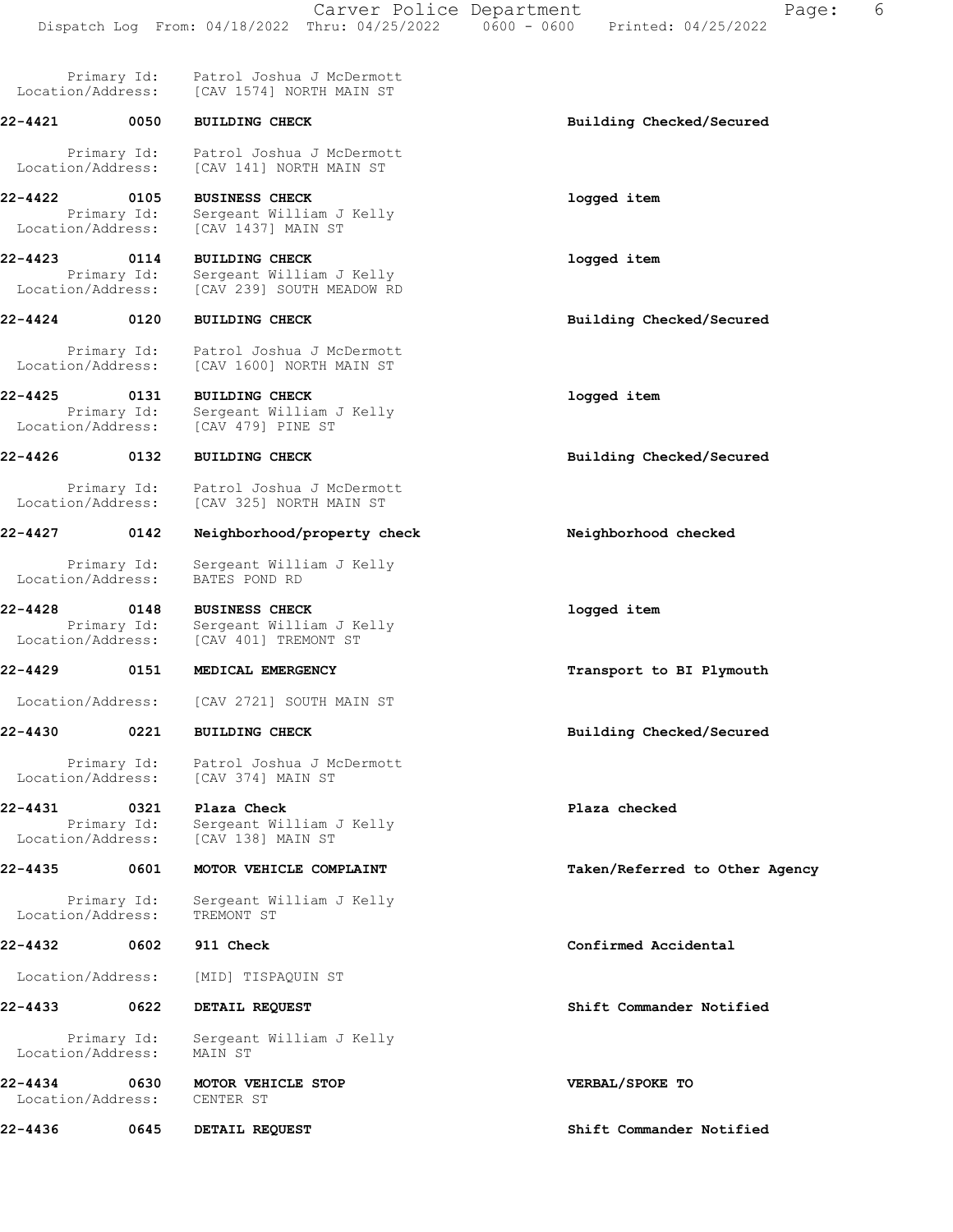Primary Id: Sergeant William J Kelly Location/Address: [MID] WAREHAM ST + CENTER ST

Primary Id: A2 EMS

 Primary Id: Patrol Jeremy E Farquharson Location/Address: WAREHAM ST + DAVID RD

 Primary Id: Patrol Jeremy E Farquharson Location/Address: MAIN ST + SOUTH MEADOW RD

Primary Id: Patrol David Heikkila

Location/Address: [CAV 1680] ROCHESTER RD

 Primary Id: A2 EMS Location/Address: [CAV 49] NORTH MAIN ST

 Primary Id: Sergeant Glenn E Gillan Location/Address: [CAV 863] QUAKER RD

 Primary Id: Sergeant Joseph R Ritz Location/Address: [CAV 1174] NORTH MAIN ST Refer To Accident: 22-4455-AC

Location/Address: MARKS WAY

 Primary Id: Dispatcher Rebecca L Anctil Location/Address: [CAV 357] NORTH MAIN ST

# 22-4462 1710 911 Check Confirmed Accidental

Primary Id: Dispatcher Rebecca L Anctil

22-4437 0735 MEDICAL EMERGENCY Transport to BI Plymouth Location/Address: [CAV 1713] ROOSEVELT RIDGE 22-4438 0806 MOTOR VEHICLE DISABLED Services Rendered 22-4439 0806 MOTOR VEHICLE DISABLED Services Rendered 22-4443 0948 ASSIST CITIZEN logged item Location/Address: [CAV 1464] CENTER ST 22-4445 1015 DETAIL REQUEST Shift Commander Notified Location/Address: [MAT] ROUTE 6 22-4444 1045 Property LOST REPORT TO FOLLOW Location/Address: GREAT MEADOW DR 22-4446 1139 TRAFFIC COMPLAINT Services Rendered Primary Id: Patrol Jeremy E Farquharson Location/Address: KENNEDY DR + ADAMS CIR 22-4447 1230 ANIMAL COMPLAINT Unfounded Primary Id: ANIMAL CONTROL OFFICER Elise A Senior Location/Address: WADE ST 22-4448 1231 ANIMAL COMPLAINT logged item Location/Address: [CAV 213] LAKEVIEW ST 22-4449 1256 MOTOR VEHICLE STOP VERBAL/SPOKE TO Primary Id: Sergeant Glenn E Gillan Location/Address: ROUTE 44 22-4450 1341 911 Check Confirmed Accidental 22-4451 1353 MEDICAL EMERGENCY **1253** 1353 MEDICAL EMERGENCY 22-4454 1530 PROPERTY FOUND 120 REPORT TO FOLLOW 22-4455 1547 MOTOR VEHICLE ACCIDENT VERBAL/SPOKE TO 22-4458 1644 Health and Welfare check VERBAL/SPOKE TO 22-4459 1646 LARCENY /FORGERY/ FRAUD logged item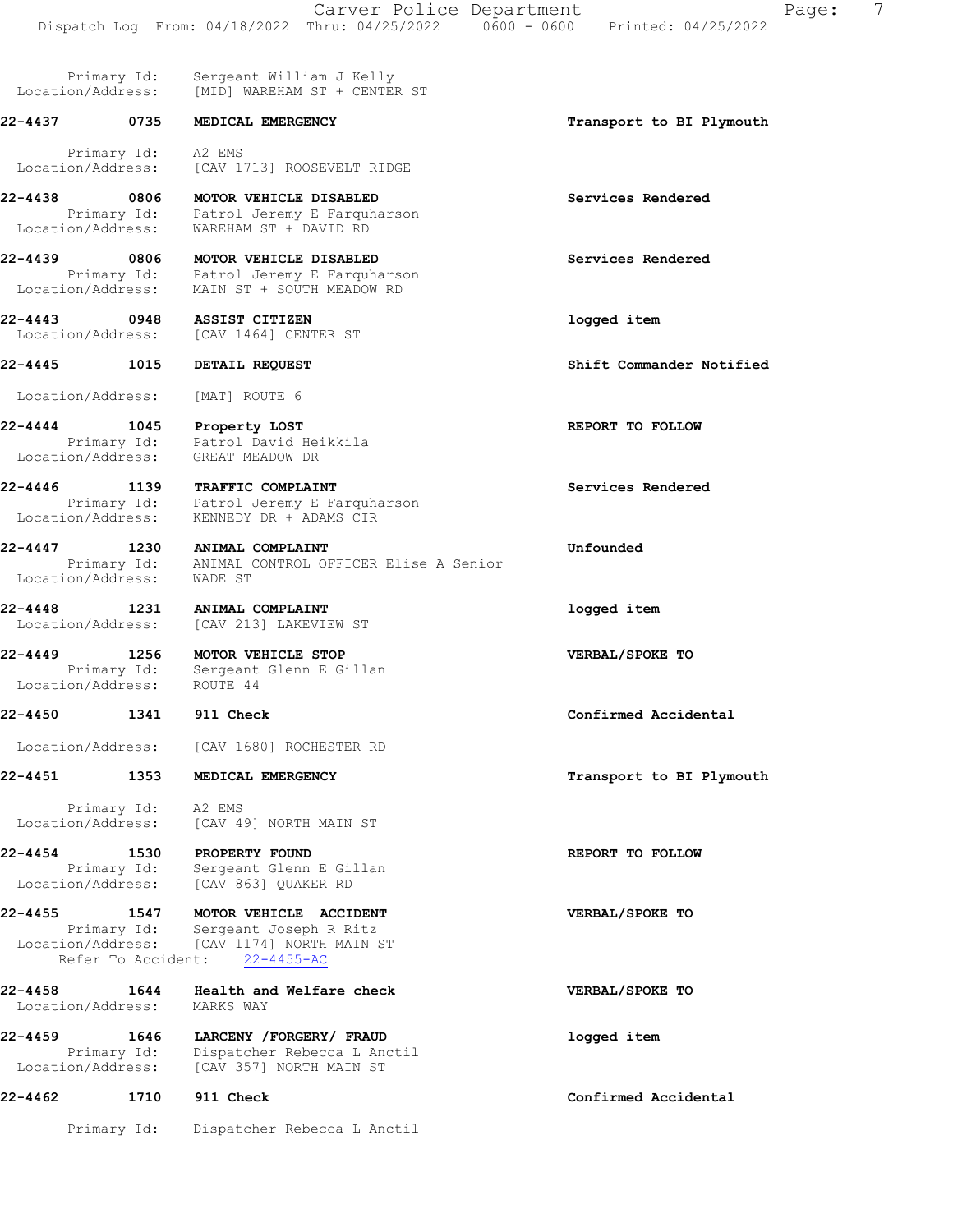| Location/Address: | FINNEY ST |  |
|-------------------|-----------|--|
|-------------------|-----------|--|

22-4463 1711 DETAIL REQUEST logged item Primary Id: Dispatcher Rebecca L Anctil Location/Address: [PLM] BROOK ST

22-4465 1729 COMPLAINT logged item Location/Address: [CAV 2719] SOUTH MEADOW RD

22-4466 1748 DETAIL REQUEST logged item Primary Id: Dispatcher Rebecca L Anctil Location/Address: [KIN] KINGSTON PD

22-4467 1749 DETAIL REQUEST logged item Location/Address: [CAV 1464] CENTER ST

22-4468 1759 ASSIST OTHER AGENCY logged item Location/Address: [CAV 1464] CENTER ST

22-4469 1906 MOTOR VEHICLE STOP VERBAL/SPOKE TO Primary Id: Patrol Brandon W Rudolph Location/Address: SOUTH MAIN ST

22-4470 1916 MOTOR VEHICLE STOP VERBAL/SPOKE TO Primary Id: Patrol Brandon W Rudolph

Location/Address: SOUTH MAIN ST

22-4471 2030 ASSIST OTHER AGENCY **Services Rendered**  Primary Id: Patrol David Heikkila Location/Address: NORTH MAIN ST

22-4472 2031 MOTOR VEHICLE COMPLAINT CONSTRUCTED ON ARRIVAL Location/Address: LEONARD ST

22-4473 2049 DETAIL REQUEST logged item Location/Address: [PLY] PLYMOUTH POLICE

22-4474 2140 DETAIL REQUEST logged item Location/Address: [CAV 1464] CENTER ST

22-4475 2200 MOTOR VEHICLE STOP VERBAL/SPOKE TO Location/Address: [CAV 29] MAIN ST

22-4476 2305 BUILDING CHECK Building Checked/Secured

 Primary Id: Patrol Brandon W Rudolph Location/Address: [CAV 1548] TREMONT ST

Location/Address: [CAV 1603] ROCHESTER RD

### For Date: 04/22/2022 - Friday

| 22-4478           | 0009 | <b>BUILDING CHECK</b>                                         | Building Checked/Secured |
|-------------------|------|---------------------------------------------------------------|--------------------------|
| Location/Address: |      | Primary Id: Patrol Joshua J McDermott<br>[CAV 401] TREMONT ST |                          |
| 22-4479           | 0009 | <b>BUILDING CHECK</b>                                         | Building Checked/Secured |
| Location/Address: |      | Primary Id: Patrol Joshua J McDermott<br>[CAV 236] TREMONT ST |                          |
| 22-4480           | 0011 | <b>BUILDING CHECK</b>                                         | Building Checked/Secured |
| Location/Address: |      | Primary Id: Patrol Joshua J McDermott<br>[CAV 508] WAREHAM ST |                          |
| 22-4481           | 0014 | <b>BUILDING CHECK</b>                                         | Building Checked/Secured |
|                   |      | Primary Id: Patrol Joshua J McDermott                         |                          |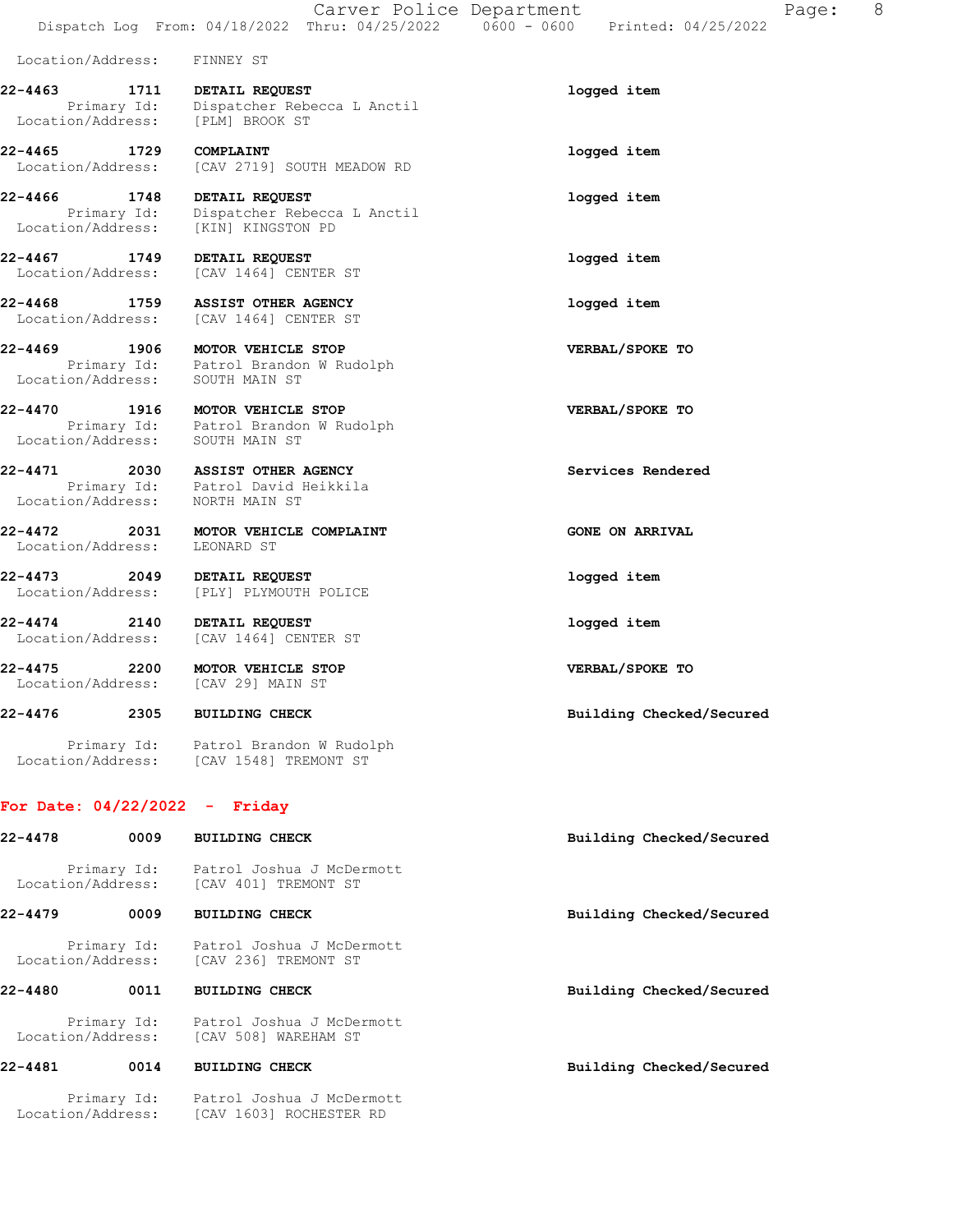|                              |                     | Carver Police Department                                                                                                                   | 9<br>Page:                                                                                   |
|------------------------------|---------------------|--------------------------------------------------------------------------------------------------------------------------------------------|----------------------------------------------------------------------------------------------|
|                              |                     |                                                                                                                                            | Dispatch Log From: 04/18/2022 Thru: 04/25/2022        0600 - 0600        Printed: 04/25/2022 |
| 22-4482                      | 0123                | <b>BUILDING CHECK</b><br>Primary Id: Patrol Derrick E Ostiguy<br>Location/Address: [CAV 141] NORTH MAIN ST                                 | logged item                                                                                  |
| 22-4483 0131                 |                     | <b>BUILDING CHECK</b>                                                                                                                      | logged item                                                                                  |
|                              |                     | Primary Id: Patrol Derrick E Ostiguy<br>Location/Address: [CAV 1174] NORTH MAIN ST                                                         |                                                                                              |
| 22-4484 0133                 |                     | <b>BUILDING CHECK</b><br>Primary Id: Patrol Derrick E Ostiguy<br>Location/Address: [CAV 325] NORTH MAIN ST                                 | logged item                                                                                  |
| 22-4485                      | 0212                | <b>BUILDING CHECK</b>                                                                                                                      | logged item                                                                                  |
|                              |                     | Primary Id: Patrol Derrick E Ostiguy<br>Location/Address: [CAV 1574] NORTH MAIN ST                                                         |                                                                                              |
| 22-4486                      | 0518                | 911 Check                                                                                                                                  | Confirmed Accidental                                                                         |
|                              | Vicinity of:        | SOUTH MEADOW RD                                                                                                                            |                                                                                              |
| 22-4489                      | 0909                | MOTOR VEHICLE STOP<br>Primary Id: Patrol Brandon W Rudolph<br>Location/Address: [CAV 2606] PURCHASE ST                                     | VERBAL/SPOKE TO                                                                              |
| 22-4490<br>Location/Address: | $\overline{0926}$   | 911 Check<br>[KIN] MAIN ST                                                                                                                 | logged item                                                                                  |
| 22-4491                      | 0940                | MEDICAL EMERGENCY                                                                                                                          | Taken/Referred to Other Agency                                                               |
| Location/Address:            |                     | [KIN] SPRING ST                                                                                                                            |                                                                                              |
| 22-4492<br>Location/Address: | 1008                | ASSIST CITIZEN<br>[CAV 1464] CENTER ST                                                                                                     | logged item                                                                                  |
| 22-4493 1029                 |                     | MOTOR VEHICLE STOP                                                                                                                         | Citation/Warning Issued                                                                      |
| Location/Address:            | Primary Id:         | Patrol Brandon W Rudolph<br>WENHAM RD                                                                                                      |                                                                                              |
| 22-4494                      | 1159                | 911 Check                                                                                                                                  | Confirmed Accidental                                                                         |
| Location/Address:            |                     | DAVID RD                                                                                                                                   |                                                                                              |
| 22-4510                      | 1250                | DETAIL REQUEST                                                                                                                             | Shift Commander Notified                                                                     |
| Location/Address:            |                     | NORTH MAIN ST + MONTELLO ST                                                                                                                |                                                                                              |
| 22-4496                      | 1318<br>Primary Id: | <b>ASSAULT</b><br>Sergeant Dennis T Rizzuto Jr<br>Location/Address: [CAV 2200] HOLMES ST                                                   | REPORT TO FOLLOW                                                                             |
| 22-4497 1336                 |                     | MOTOR VEHICLE ACCIDENT<br>Primary Id: Sergeant Dennis T Rizzuto Jr<br>Location/Address: [CAV 570] MAIN ST<br>Refer To Accident: 22-4497-AC | REPORT TO FOLLOW                                                                             |
| 22-4498                      | 1338                | FIRE, Assist FD                                                                                                                            | Fire Services Provided                                                                       |
| Location/Address:            |                     | JOHNS POND RD                                                                                                                              |                                                                                              |
| 22-4499<br>Location/Address: | 1347                | RECORDS REQUEST<br>[CAV 1464] CENTER ST                                                                                                    | Services Rendered                                                                            |
| 22-4500<br>Location/Address: | 1348                | RECORDS REQUEST<br>[CAV 1464] CENTER ST                                                                                                    | Services Rendered                                                                            |
| 22-4501<br>Location/Address: | 1351                | RECORDS REQUEST<br>[CAV 1464] CENTER ST                                                                                                    | Services Rendered                                                                            |
| 22-4502<br>Location/Address: | 1352                | RECORDS REQUEST<br>[CAV 1464] CENTER ST                                                                                                    | Services Rendered                                                                            |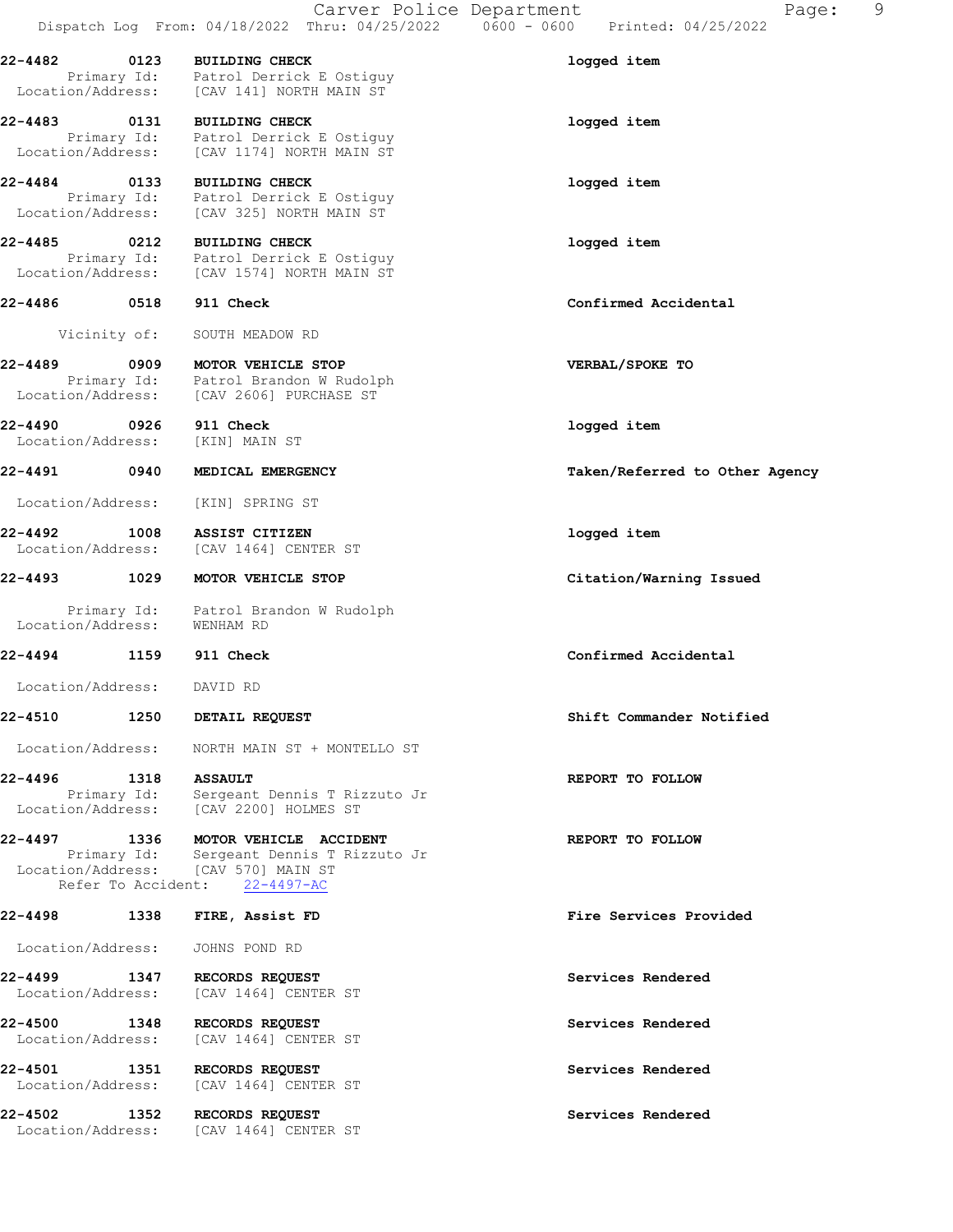|                                   |                     | 22-4503 1354 RECORDS REQUEST<br>Location/Address: [CAV 1464] CENTER ST                                                                                                           | Services Rendered              |
|-----------------------------------|---------------------|----------------------------------------------------------------------------------------------------------------------------------------------------------------------------------|--------------------------------|
|                                   |                     | 22-4504 1356 MOTOR VEHICLE ACCIDENT<br>Primary Id: Patrol Brandon W Rudolph<br>Location/Address: BEAVER DAM RD<br>Refer To Accident: 22-4504-AC<br>Refer To Arrest: $22-4504-AR$ | Arrest(s) Made                 |
|                                   |                     | 22-4505 1359 RECORDS REQUEST<br>Location/Address: [CAV 1464] CENTER ST                                                                                                           | Services Rendered              |
|                                   |                     | 22-4506 1401 RECORDS REQUEST<br>Location/Address: [CAV 1464] CENTER ST                                                                                                           | Services Rendered              |
| Location/Address:                 |                     | 22-4507 1402 RECORDS REQUEST<br>[CAV 1464] CENTER ST                                                                                                                             | Services Rendered              |
| 22-4508 1404                      |                     | <b>RECORDS REQUEST</b><br>Location/Address: [CAV 1464] CENTER ST                                                                                                                 | Services Rendered              |
| 22-4509 1405<br>Location/Address: |                     | RECORDS REQUEST<br>[CAV 1464] CENTER ST                                                                                                                                          | Services Rendered              |
| 22-4511 1407                      |                     | RECORDS REQUEST<br>Location/Address: [CAV 1464] CENTER ST                                                                                                                        | Services Rendered              |
| 22-4512 1409                      |                     | RECORDS REQUEST<br>Location/Address: [CAV 1464] CENTER ST                                                                                                                        | Services Rendered              |
| 22-4513 1410                      |                     | RECORDS REQUEST<br>Location/Address: [CAV 1464] CENTER ST                                                                                                                        | Services Rendered              |
| 22-4514 1544                      |                     | MOTOR VEHICLE ACCIDENT                                                                                                                                                           | Taken/Referred to Other Agency |
|                                   | Primary Id:         | Dispatcher Rebecca L Anctil<br>Location/Address: [MID] RT OFF RAMP FROM RT 495                                                                                                   |                                |
|                                   |                     | 22-4515 1547 MEDICAL EMERGENCY                                                                                                                                                   | Transport to Tobey             |
|                                   | Primary Id: A2 EMS  | Location/Address: BIRCH TER                                                                                                                                                      |                                |
|                                   |                     | 22-4516 1611 FIRE, Assist FD                                                                                                                                                     | Taken/Referred to Other Agency |
| Location/Address:                 | Primary Id:         | Chief Marc R Duphily<br>[WAE] RT 25 EAST PRIOR TO EXIT                                                                                                                           |                                |
| 22-4517                           | 1643                | GENERAL INFO (POLICE)                                                                                                                                                            | Shift Commander Notified       |
|                                   | Primary Id:         | Sergeant Dennis T Rizzuto Jr                                                                                                                                                     |                                |
| 22-4519<br>Location/Address:      | 1646<br>Primary Id: | ASSIST CITIZEN<br>Sergeant Dennis T Rizzuto Jr<br>MAIN ST                                                                                                                        | VERBAL/SPOKE TO                |
| 22-4518                           | 1648                | ANIMAL COMPLAINT                                                                                                                                                                 | Taken/Referred to Other Agency |
| Location/Address:                 | Primary Id:         | Dispatcher Rebecca L Anctil<br>OLD CENTER ST                                                                                                                                     |                                |
| 22-4521                           | 1706                | MEDICAL EMERGENCY                                                                                                                                                                | Transport to BI Plymouth       |
|                                   | Primary Id: Al EMS  | Location/Address: CHANCE CT                                                                                                                                                      |                                |
| 22-4522                           | 1804                | MOTOR VEHICLE COMPLAINT<br>Primary Id: Patrol Michael Wall<br>Location/Address: LAKENHAM DR                                                                                      | Services Rendered              |
|                                   |                     |                                                                                                                                                                                  |                                |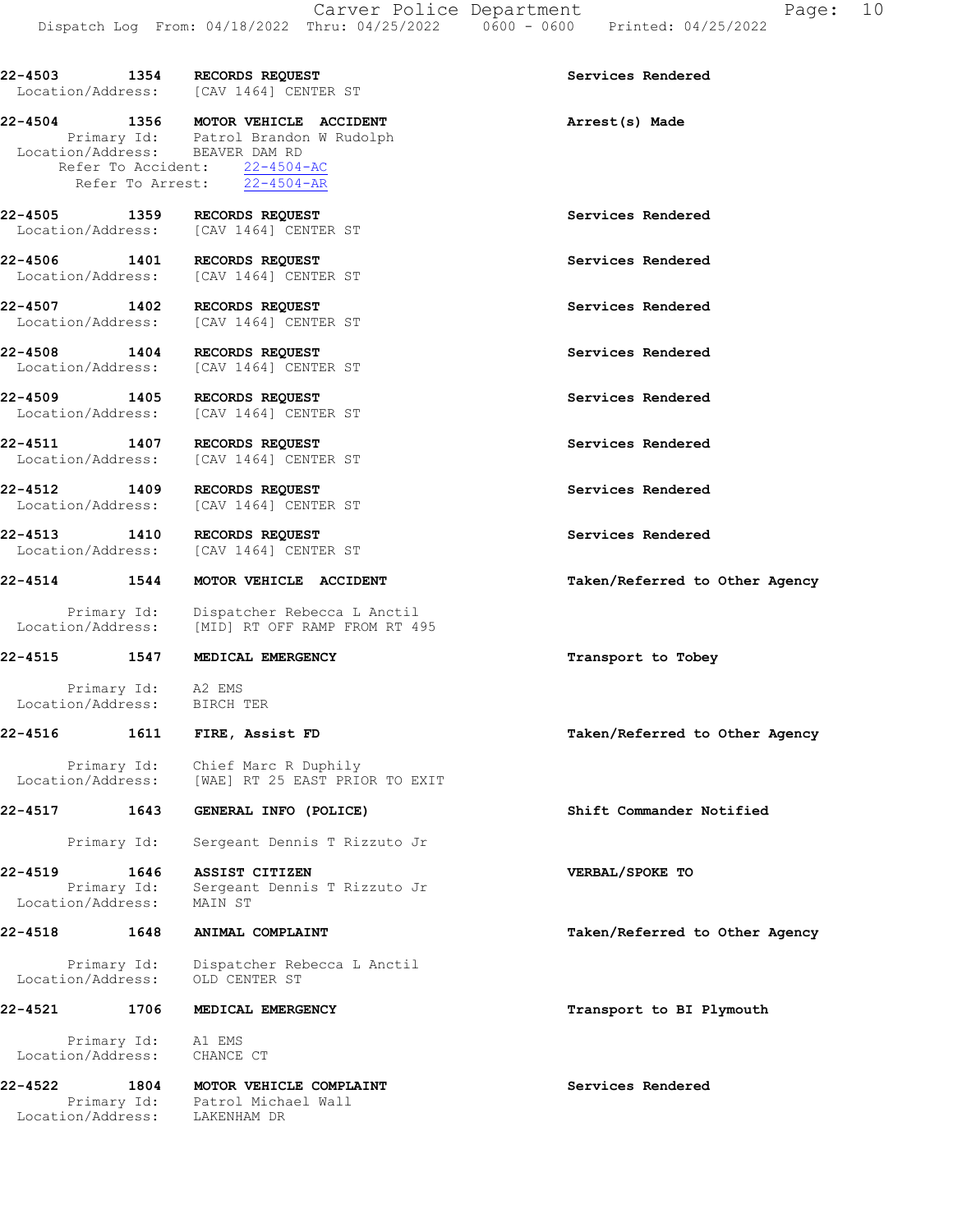22-4523 1824 MOTOR VEHICLE B&E REPORT TO FOLLOW Primary Id: Patrol Michael Wall Location/Address: [CAV 657] GREEN ST

22-4524 1840 MOTOR VEHICLE COMPLAINT **120 REPORT** TO FOLLOW Primary Id: Sergeant Dennis T Rizzuto Jr Location/Address: [CAV 1601] MAIN ST Refer To Accident: 22-4524-AC

### 22-4525 2019 Intoxicated Person Protective Custody

 Primary Id: Sergeant Dennis T Rizzuto Jr Location/Address: [CAV 1464] CENTER ST Refer To P/C: 22-4525-AR

22-4526 2031 MOTOR VEHICLE STOP VERBAL/SPOKE TO Primary Id: Patrol Michael Wall Location/Address: [CAV 1655] PURCHASE ST

22-4527 2104 DETAIL REQUEST Shift Commander Notified

 Primary Id: Sergeant Dennis T Rizzuto Jr Location/Address: [PLY] PLYMOUTH PD

22-4528 2117 ANNOYING PHONE CALLS REPORT TO FOLLOW Primary Id: Patrol Michael Wall Location/Address: MAIN ST

# For Date: 04/23/2022 - Saturday

| 22-4530<br>Location/Address: | 0119<br>Primary Id: | <b>BUILDING CHECK</b><br>Patrol Derrick E Ostiguy<br>[CAV 141] NORTH MAIN ST | logged item |
|------------------------------|---------------------|------------------------------------------------------------------------------|-------------|
| 22-4531                      | 0119                | <b>BUILDING CHECK</b><br>Detect Description Oct (2000)                       | logged item |

 Primary Id: Patrol Derrick E Ostiguy Location/Address: [CAV 1174] NORTH MAIN ST 22-4532 0142 BUILDING CHECK logged item

 Primary Id: Patrol Derrick E Ostiguy Location/Address: [CAV 375] NORTH MAIN ST

# 22-4533 0247 BUILDING CHECK Neighborhood checked

 Primary Id: Sergeant Glenn E Gillan Location/Address: [CAV 239] SOUTH MEADOW RD

22-4534 0306 BUILDING CHECK Neighborhood checked

 Primary Id: Sergeant Glenn E Gillan Location/Address: [CAV 1576] TREMONT ST

## 22-4535 0330 BUILDING CHECK Neighborhood checked

 Primary Id: Sergeant Glenn E Gillan Location/Address: [CAV 929] CRANBERRY RD

22-4536 0342 BUILDING CHECK Plaza checked Primary Id: Sergeant Glenn E Gillan<br>Location/Address: [CAV 1977] SHOESTRING RD [CAV 1977] SHOESTRING RD

22-4537 0744 MOTOR VEHICLE STOP Citation/Warning Issued

 Primary Id: Sergeant Glenn E Gillan Location/Address: TREMONT ST + PINE RIDGE WAY

22-4538 0808 DETAIL REQUEST logged item Primary Id: Dispatcher Rebecca L Anctil Location/Address: [PLY] SHAWS ON STATE RD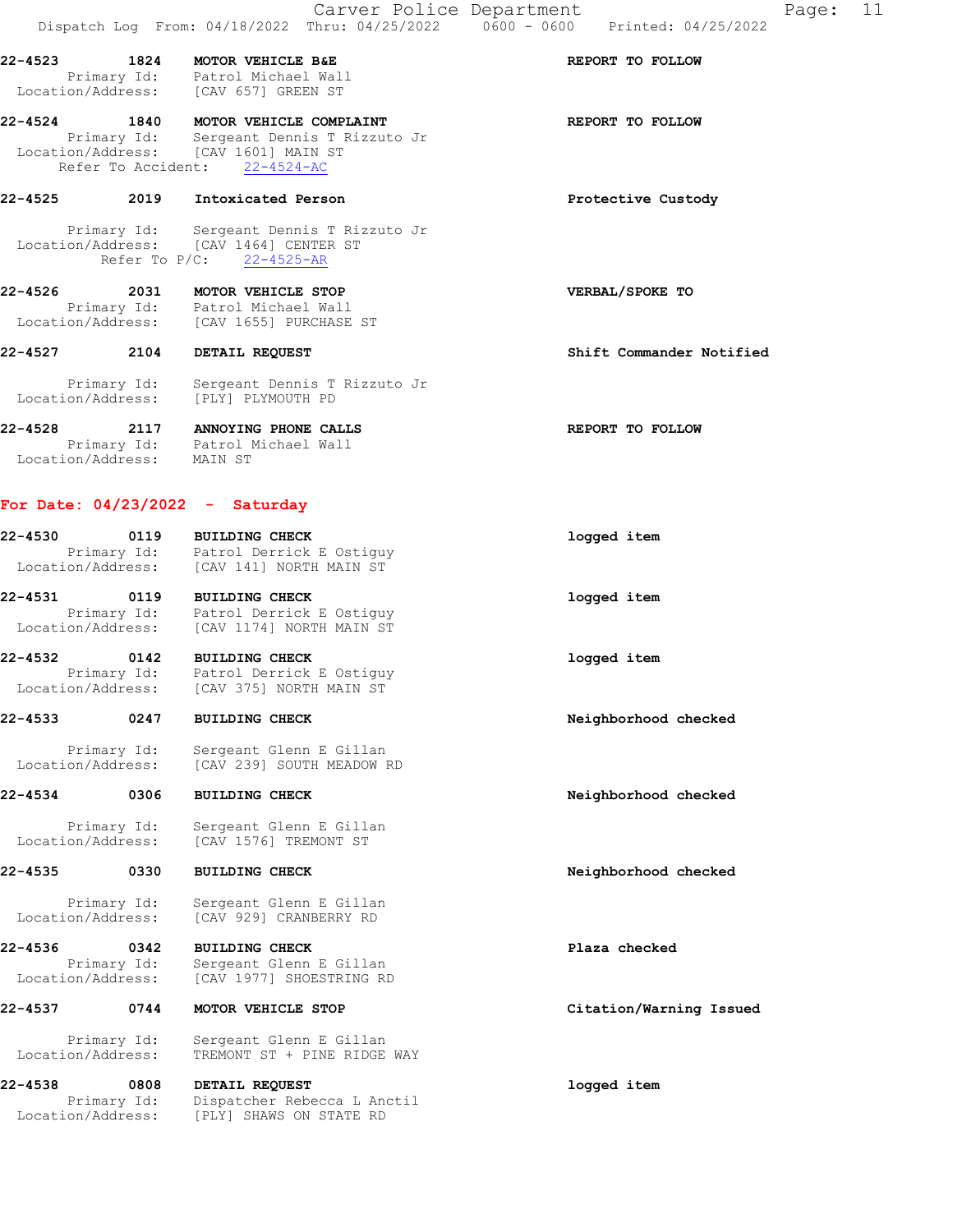22-4539 0820 MOTOR VEHICLE STOP VERBAL/SPOKE TO Primary Id: Sergeant Glenn E Gillan Location/Address: [CAV 2307] TREMONT ST

22-4540 0947 ALARM, BURGLAR Building Checked/Secured

 Primary Id: Patrol Alberto Silva Location/Address: [CAV 22] LEONARD ST

22-4542 1021 PROPERTY FOUND **REPORT TO FOLLOW**  Primary Id: Patrol Alberto Silva Location/Address: [CAV 1174] NORTH MAIN ST

22-4543 1030 ASSIST CITIZEN logged item Primary Id: Dispatcher Rebecca L Anctil Location/Address: RICKARD ST

22-4544 1054 ASSIST CITIZEN VERBAL/SPOKE TO Primary Id: Dispatcher Rebecca L Anctil Location/Address: VILLAGE WAY

22-4545 1110 ASSIST CITIZEN VERBAL/SPOKE TO Primary Id: Dispatcher Rebecca L Anctil Location/Address: [CAV 103] POND ST

22-4546 1114 MOTOR VEHICLE COMPLAINT VERBAL/SPOKE TO Primary Id: Sergeant Glenn E Gillan Location/Address: [CAV 508] WAREHAM ST

22-4547 1147 FIRE, Assist FD Services Rendered Primary Id: Patrol Alberto Silva Location/Address: MURDOCK ST

22-4548 1202 DISTURBANCE VERBAL/SPOKE TO Primary Id: Patrol Alberto Silva Location/Address: [CAV 1908] QUAKER RD

#### 22-4549 1206 MEDICAL EMERGENCY No transport, patient refusal

 Primary Id: A2 EMS Location/Address: LINCOLN CIR

#### 22-4551 1556 911 Check Confirmed Accidental

Location/Address: VILLAGE WAY

## 22-4553 1610 MOTOR VEHICLE ACCIDENT CONSIDERT REPORT TO FOLLOW Primary Id: Patrol Lawrence Page Vicinity of: PURCHASE ST + SILVA ST Refer To Accident: 22-4553-AC

22-4554 1643 FIRE UNCONTROLLED BURN Taken/Referred to Other Agency

Vicinity of: [MID] WAREHAM ST

## 22-4555 1700 CIVIL MATTER No Action Required

 Primary Id: Patrol Lawrence Page Location/Address: [CAV 2550] PURCHASE ST

22-4556 1712 MOTOR VEHICLE DISABLED Subsequent Services Rendered Location/Address: NORTH MAIN ST

# 22-4557 1738 Assist FD ODOR OF GAS Fire Services Provided

Location/Address: MELANIE LN

22-4558 1830 ASSIST CITIZEN Services Rendered Primary Id: Sergeant Dennis T Rizzuto Jr Location/Address: [CAV 2760] WESTON ST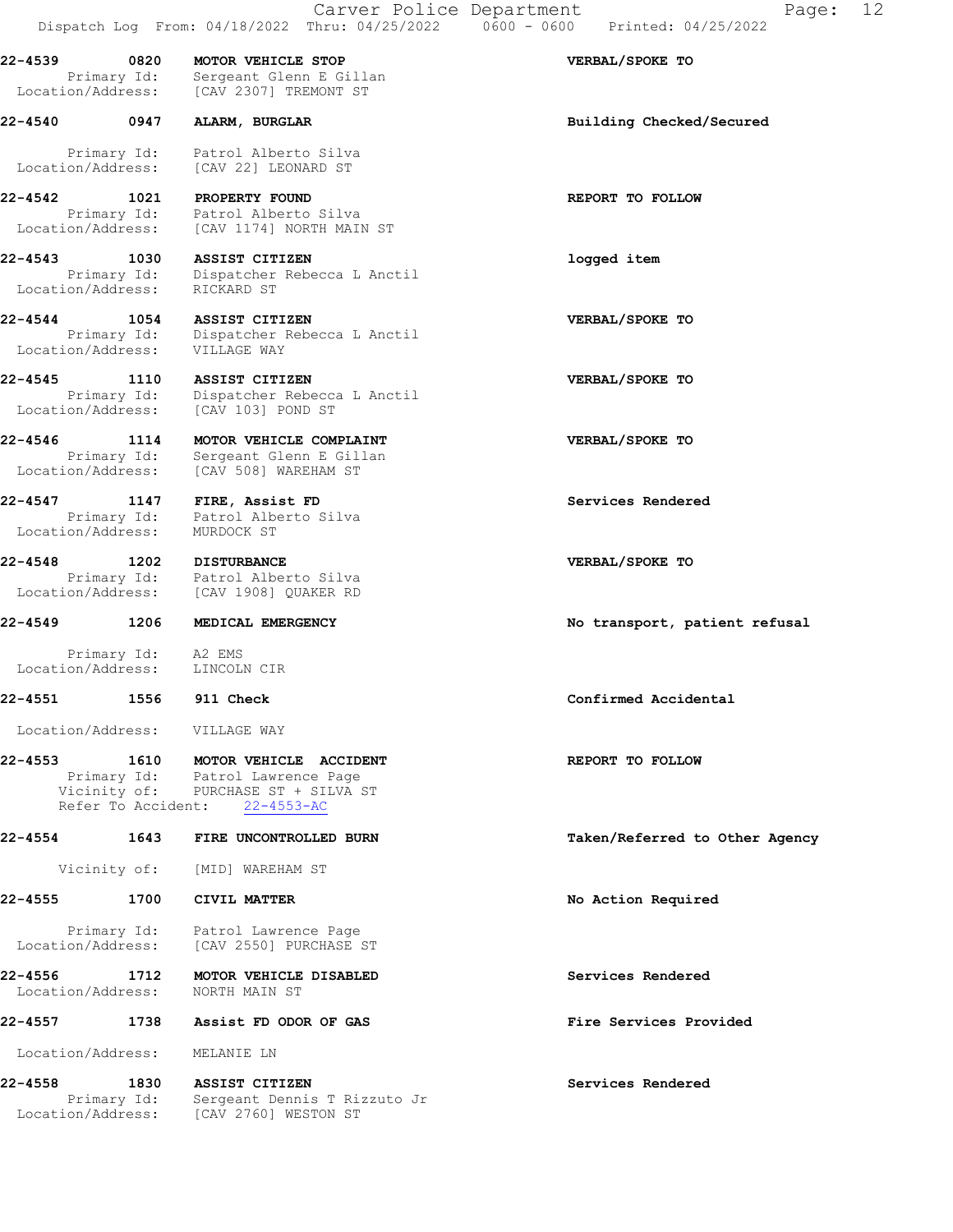|         |                                                                | Carver Police Department                                                                               | 13<br>Page:<br>Dispatch Log From: 04/18/2022 Thru: 04/25/2022 0600 - 0600 Printed: 04/25/2022 |
|---------|----------------------------------------------------------------|--------------------------------------------------------------------------------------------------------|-----------------------------------------------------------------------------------------------|
| 22-4559 | 1934                                                           | Health and Welfare check<br>Primary Id: Patrol Lawrence Page<br>Location/Address: [CAV 2616] SILVA ST  | Services Rendered                                                                             |
|         | 22-4560 2018                                                   | MOTOR VEHICLE COMPLAINT                                                                                | Taken/Referred to Other Agency                                                                |
|         | Location:                                                      | RTE 495 SOUTH                                                                                          |                                                                                               |
| 22-4561 | 2205                                                           | <b>MEDICAL EMERGENCY</b>                                                                               | Transport to BI Plymouth                                                                      |
|         |                                                                | Location/Address: [CAV 1566] DAVID RD                                                                  |                                                                                               |
|         |                                                                | For Date: $04/24/2022 -$ Sunday                                                                        |                                                                                               |
| 22-4563 | 0248<br>Location/Address:                                      | SUSPICIOUS PERSON<br>TREMONT ST                                                                        | Unfounded                                                                                     |
| 22-4564 | 0350                                                           | ALARM, BURGLAR                                                                                         | Building Checked/Secured                                                                      |
|         | Location/Address:                                              | [CAV 1612] NORTH MAIN ST                                                                               |                                                                                               |
| 22-4565 | $\sim$ 0420                                                    | 911 Check                                                                                              | Confirmed Accidental                                                                          |
|         | Location/Address:                                              | [CAV 2228] WHITE PINE LN                                                                               |                                                                                               |
| 22-4566 | 0452<br>Location/Address:                                      | ALARM, BURGLAR<br>[CAV 667] NORTH MAIN ST                                                              | Services Rendered                                                                             |
|         | Location/Address:                                              | 22-4567 0517 MOTOR VEHICLE ACCIDENT<br>Primary Id: Patrol Derrick E Ostiguy<br>PINE ST + CHERRYHILL DR | REPORT TO FOLLOW                                                                              |
|         | 22-4568 0629                                                   | 911 Check                                                                                              | Confirmed Accidental                                                                          |
|         | Location/Address:                                              | HUMMOCK WAY                                                                                            |                                                                                               |
| 22-4569 | 0948                                                           | <b>ANIMAL ABUSE</b><br>Primary Id: Patrol Alberto Silva<br>Location/Address: [CAV 1889] WILLIAM ST     | REPORT TO FOLLOW                                                                              |
| 22-4570 | 1011                                                           | MEDICAL EMERGENCY                                                                                      | No transport, patient refusal                                                                 |
|         | Primary Id: A2 EMS<br>Location/Address:                        | [CAV 1982] WARD ST EXT                                                                                 |                                                                                               |
| 22-4571 | 1021                                                           | MEDICAL EMERGENCY                                                                                      | Transport to BI Plymouth                                                                      |
|         | Primary Id:<br>Location/Address:                               | A1 EMS<br>[CAV 179] JASON DR                                                                           |                                                                                               |
| 22-4572 | 1027<br>Primary Id:<br>Location/Address:                       | ANIMAL COMPLAINT<br>Patrol Jeremy E Farquharson<br>SOUTH MAIN ST                                       | REPORT TO FOLLOW                                                                              |
|         | Refer To Accident:                                             | $22 - 4572 - AC$                                                                                       |                                                                                               |
| 22-4573 | 1247<br>Primary Id:<br>Location/Address:<br>Refer To Accident: | MOTOR VEHICLE ACCIDENT<br>Patrol Jeremy E Farquharson<br>[CAV 1075] NORTH MAIN ST<br>$22 - 4573 - AC$  | REPORT TO FOLLOW                                                                              |
| 22-4574 | 1304                                                           | 911 Check                                                                                              | Confirmed Accidental                                                                          |
|         | Primary Id:<br>Location/Address:                               | Dispatcher Rebecca L Anctil<br>[CAV 178] MAIN ST                                                       |                                                                                               |
| 22-4575 | 1315<br>Primary Id:<br>Location/Address:                       | SUSPICIOUS MOTOR VEHICLE<br>Dispatcher Rebecca L Anctil<br>[CAV 2190] SILVA ST                         | logged item                                                                                   |
| 22-4576 | 1344                                                           | MEDICAL EMERGENCY                                                                                      | Transport to BI Plymouth                                                                      |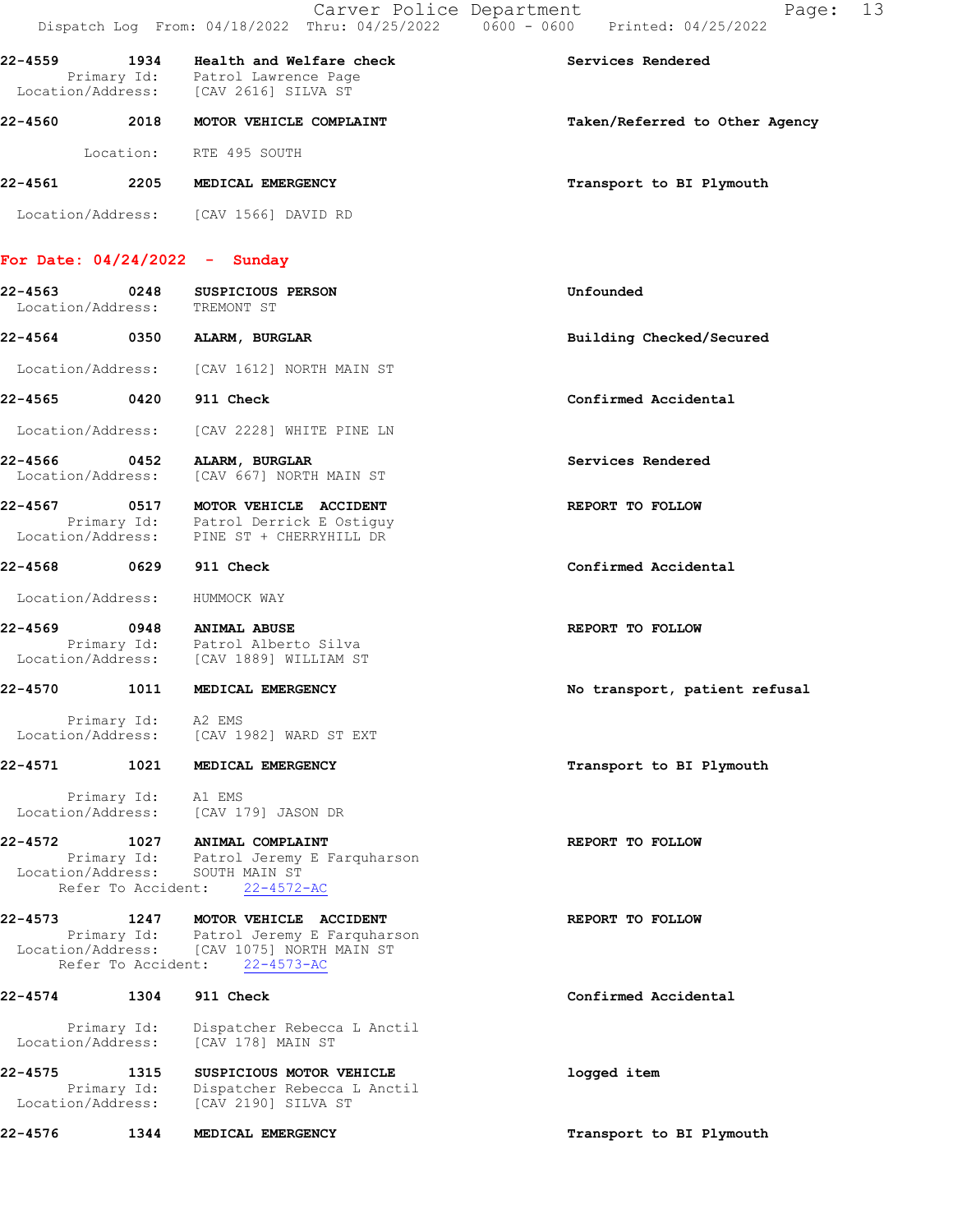Location/Address: [CAV 1982] WARD ST EXT 22-4577 1445 911 Check Confirmed Accidental Primary Id: Dispatcher Rebecca L Anctil Location/Address: SOUTH MEADOW RD 22-4578 1451 ASSIST OTHER AGENCY Services Rendered Primary Id: Dispatcher Rebecca L Anctil Location/Address: [CAV 2718] CENTER ST 22-4579 1507 MOTOR VEHICLE ACCIDENT TEADS Transport to BI Plymouth Primary Id: Patrol Jeremy E Farquharson Location/Address: WENHAM RD + MCFARLIN RD Refer To Accident: 22-4579-AC 22-4580 1537 FIRE, Assist FD **REPORT TO FOLLOW**  Primary Id: Patrol Alberto Silva Location/Address: HIGH ST 22-4582 1608 DETAIL REQUEST Shift Commander Notified Primary Id: Patrol Lawrence Page Location/Address: [PLY] ROUTE 3 22-4583 1617 PROPERTY FOUND REPORT TO FOLLOW Primary Id: Patrol Jeremy E Farquharson Location/Address: WENHAM RD + MCFARLIN RD 22-4584 1701 MEDICAL EMERGENCY 1988 1989 Transport to BI Plymouth Primary Id: A2 EMS Location/Address: [CAV 1637] ROCHESTER RD 22-4585 1713 Health and Welfare check VERBAL/SPOKE TO Primary Id: Patrol Brandon W Rudolph Location/Address: [CAV 1075] NORTH MAIN ST 22-4586 1737 MEDICAL EMERGENCY **1200 1200 1200 1200 1200 1200 1200** Transport to BI Plymouth Primary Id: A1 EMS Location/Address: [CAV 2334] SNAPPIT RD 22-4587 1756 Firearms Violation/Complaint Unfounded Primary Id: Patrol Lawrence Page Location/Address: SOUTH MAIN ST 22-4588 1758 DETAIL REQUEST Shift Commander Notified Primary Id: Patrol Lawrence Page Location/Address: [KIN] SUMMER ST + EVERGREEN ST 22-4589 1932 ASSIST OTHER AGENCY VERBAL/SPOKE TO Location/Address: TREMONT ST 22-4590 2144 DETAIL REQUEST Shift Commander Notified Primary Id: Patrol Lawrence Page

#### For Date: 04/25/2022 - Monday

Location: [PLY] MULTIPLE

Primary Id: A2 EMS

| 22-4593           | 0139        | <b>BUILDING CHECK</b>                             | logged item |
|-------------------|-------------|---------------------------------------------------|-------------|
| Location/Address: | Primary Id: | Patrol Derrick E Ostiquy<br>[CAV 1548] TREMONT ST |             |

22-4594 0210 BUSINESS CHECK logged item